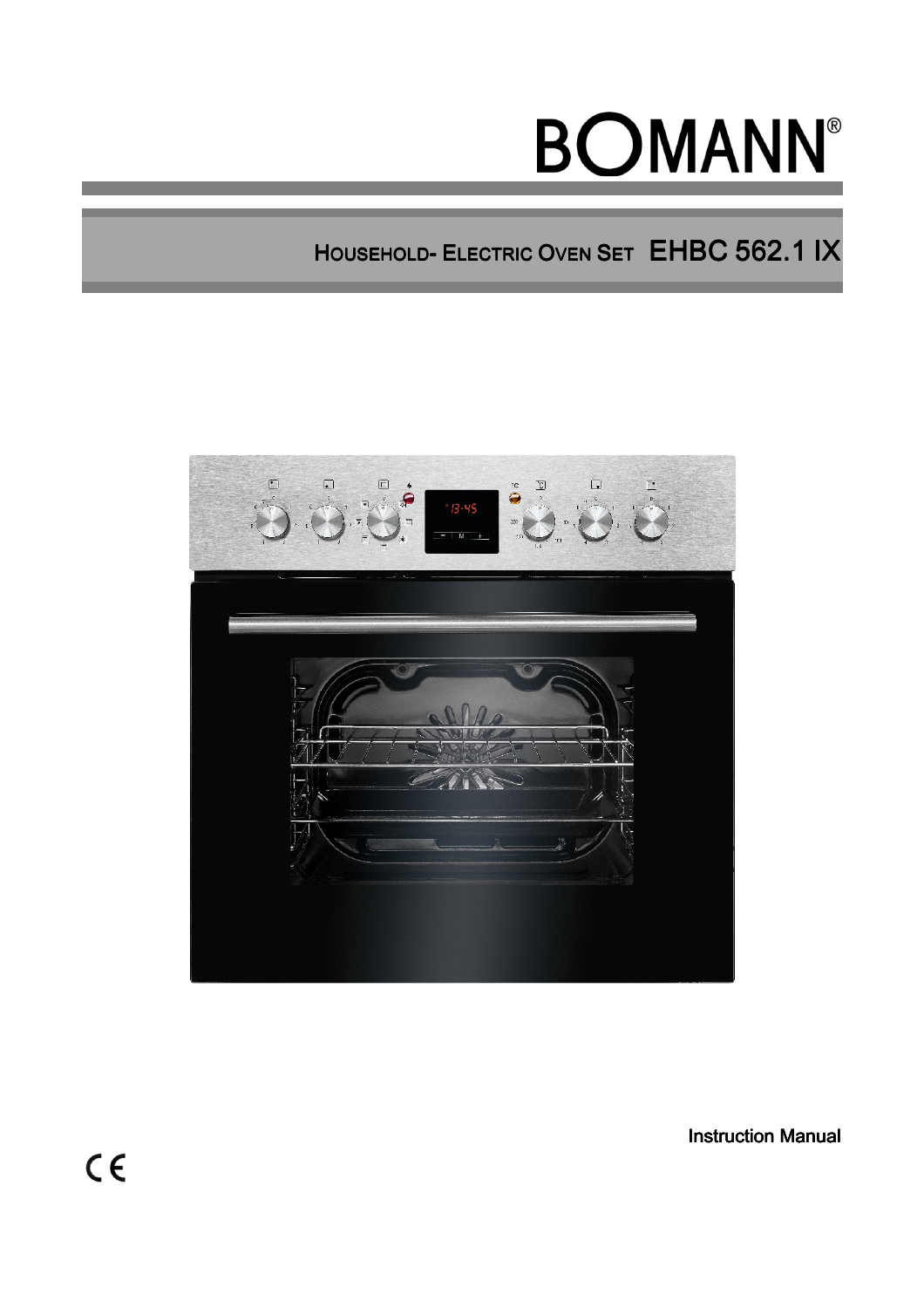# **Contents**

| $\label{eq:interoduction} \begin{minipage}{0.9\textwidth} \centering \begin{minipage}{0.9\textwidth} \centering \end{minipage} \begin{minipage}{0.9\textwidth} \centering \begin{minipage}{0.9\textwidth} \centering \end{minipage} \begin{minipage}{0.9\textwidth} \centering \end{minipage} \begin{minipage}{0.9\textwidth} \centering \end{minipage} \begin{minipage}{0.9\textwidth} \centering \end{minipage} \begin{minipage}{0.9\textwidth} \centering \end{minipage} \begin{minipage}{0.9\textwidth} \centering \end{minipage} \begin{minipage}{0.$ | Page 3  |
|------------------------------------------------------------------------------------------------------------------------------------------------------------------------------------------------------------------------------------------------------------------------------------------------------------------------------------------------------------------------------------------------------------------------------------------------------------------------------------------------------------------------------------------------------------|---------|
|                                                                                                                                                                                                                                                                                                                                                                                                                                                                                                                                                            | Page 3  |
|                                                                                                                                                                                                                                                                                                                                                                                                                                                                                                                                                            | Page 4  |
|                                                                                                                                                                                                                                                                                                                                                                                                                                                                                                                                                            | Page 6  |
|                                                                                                                                                                                                                                                                                                                                                                                                                                                                                                                                                            | Page 6  |
|                                                                                                                                                                                                                                                                                                                                                                                                                                                                                                                                                            | Page 6  |
| Startup / Operation (1000) (1000) (1000) (1000) (1000) (1000) (1000) (1000) (1000) (1000) (1000) (1000) (1000                                                                                                                                                                                                                                                                                                                                                                                                                                              | Page 8  |
| Cleaning and Maintenance manufactured control and Maintenance manufactured control and Maintenance manufactured control and the Cleanist Cleanist and Maintenance manufactured control and the Cleanist Cleanist Cleanist Clea                                                                                                                                                                                                                                                                                                                             | Page 14 |
|                                                                                                                                                                                                                                                                                                                                                                                                                                                                                                                                                            | Page 16 |
|                                                                                                                                                                                                                                                                                                                                                                                                                                                                                                                                                            | Page 16 |
|                                                                                                                                                                                                                                                                                                                                                                                                                                                                                                                                                            | Page 16 |
|                                                                                                                                                                                                                                                                                                                                                                                                                                                                                                                                                            | Page 18 |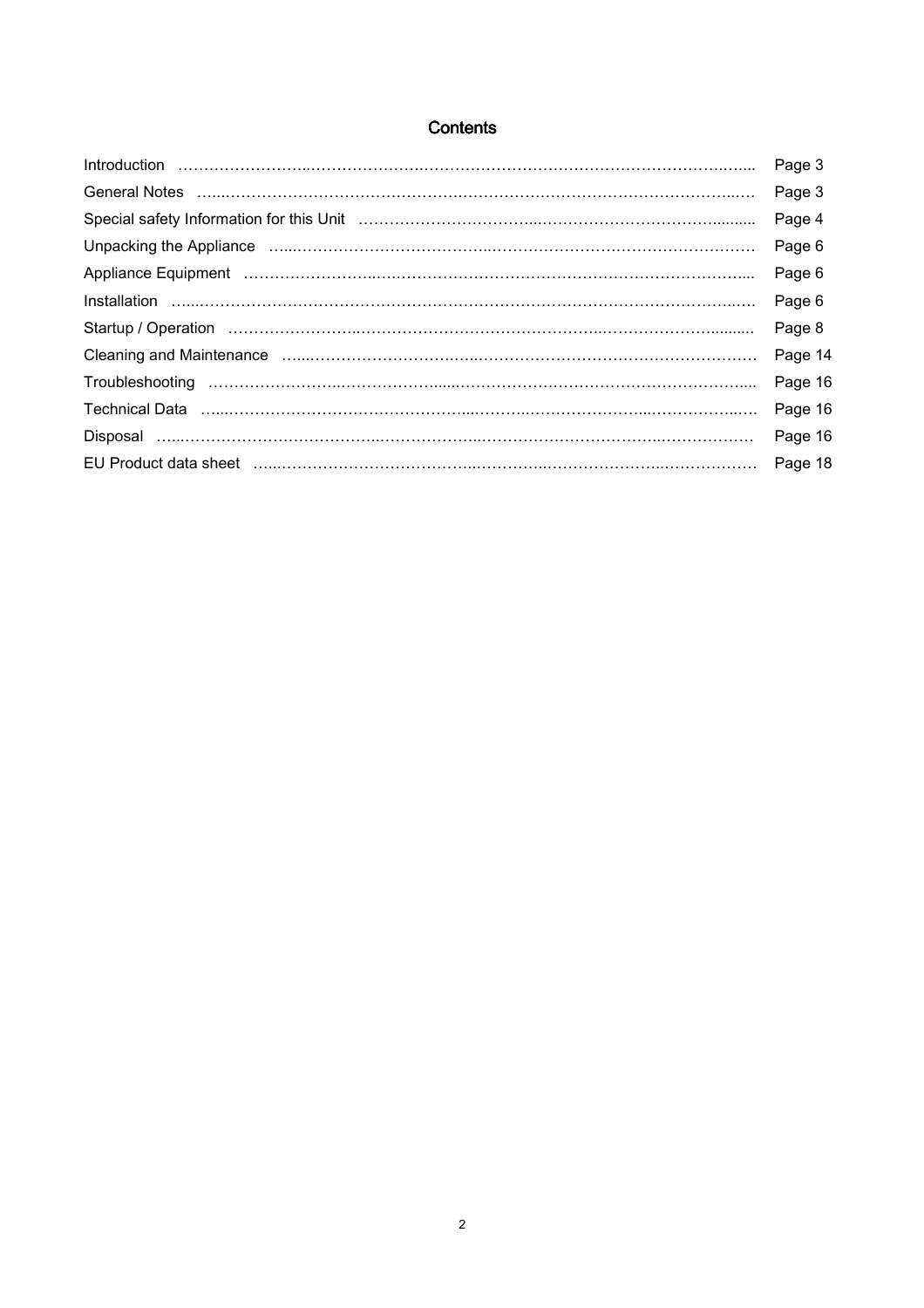#### **Introduction**

Thank you for choosing our product. We hope you will enjoy using the appliance.

#### Symbols in these Instructions for Use

Important information for your safety is specially marked. It is essential to comply with these instructions to avoid accidents and prevent damage:

#### WARNING: WARNING:

This warns you of dangers to your health and indicates possible injury risks.

# $\triangle$  CAUTION:

This refers to possible hazards to the machine or other objects.

**I** NOTE: This highlights tips and information.

#### General Notes

Read the operating instructions carefully before putting the appliance into operation and keep the instructions including the warranty and the receipt. If you give this device to other people, also pass on the operating instructions.

#### $i$  NOTE:

Illustrations can deviate from the original appliance.

- The appliance is designed exclusively for private use and for the envisaged purpose. This appliance is not fit for commercial use.
- The appliance is only to be used as described in the user manual. Do not use the appliance for any other purpose. Any other use is not intended and can result in damages or personal injuries.
- Operate the appliance only properly installed.
- Do not use it outdoors. Keep it away from sources of heat, direct sunlight and humidity.
- Do not operate the appliance without supervision.
- When not in use, for cleaning, user maintenance works or with disruption, switch off the appliance

and disconnect the plug (pull the plug itself, not the lead) or turn off the fuse.

- The appliance and if possible the mains lead have to be checked regularly for signs of damage. If damage is found the appliance must not be used.
- For safety reasons, alterations or modifications of the appliance are prohibited.
- In order to ensure your children's safety, please keep all packaging (plastic bags, boxes, polystyrene etc.) out of their reach.

# WARNING:

Do not allow small children to play with the foil. There is a danger of suffocation!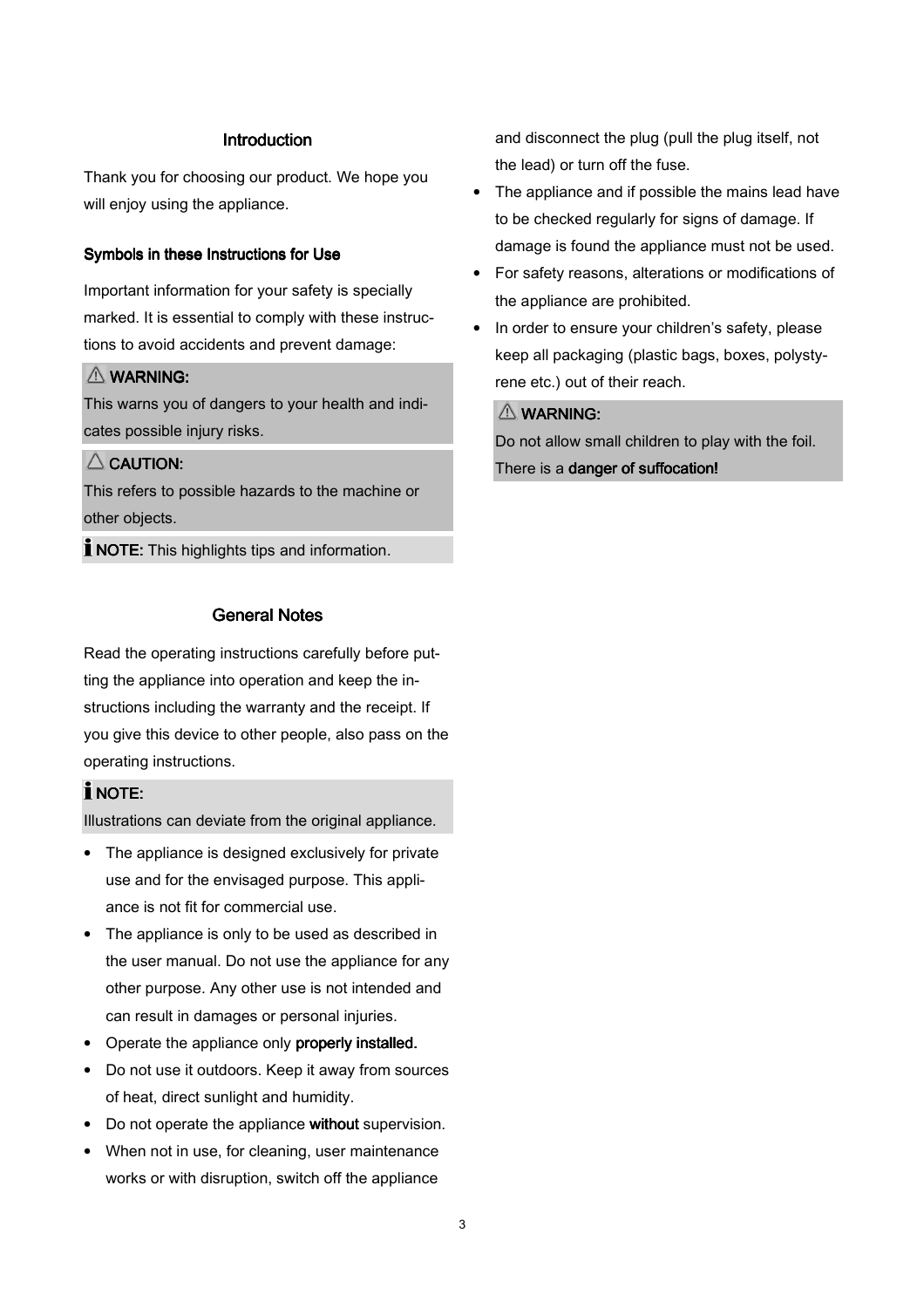# Special safety information for this Unit

# $\triangle$  WARNING: Danger from electrical current! Contact with live leads or components can be fatal!

- The connection of the appliance must satisfy the relevant standards and regulations and may only be performed by an authorized specialist.
- The hob may not be used if the glass surface has cracks or is broken.
- Make sure that the appliance is turned off from the power supply (fuse) before changing the bulb in the oven.
- The use of high-pressure cleaners or steam cleaners is prohibited. Ingress of liquids can lead to electric shock. Put the appliance never under water.

# $\triangle$  WARNING: Hot surface! Risk of Burning!

- During operation the appliance will be hot. Special caution is required to avoid touching heating elements inside the oven and the cooking zones.
- During operation the appliance and its accessible parts become hot. Special care must be taken to avoid touching heating elements. Children younger than 8 years must be kept away from the appliance.
- Grasp the oven only on the door handle and switches. Use potholders if you want to remove or insert the accessories.
- Let the appliance cool down before cleaning or maintenance.

# $\triangle$  WARNING: Risk of Fire!

• Unattended cooking on cooking hobs with fats or oil can be dangerous and can be cause fires. NEVER attempt to extinguish a fire with water, but turn the unit off and then cover the flames e.g. with a lid or a plate.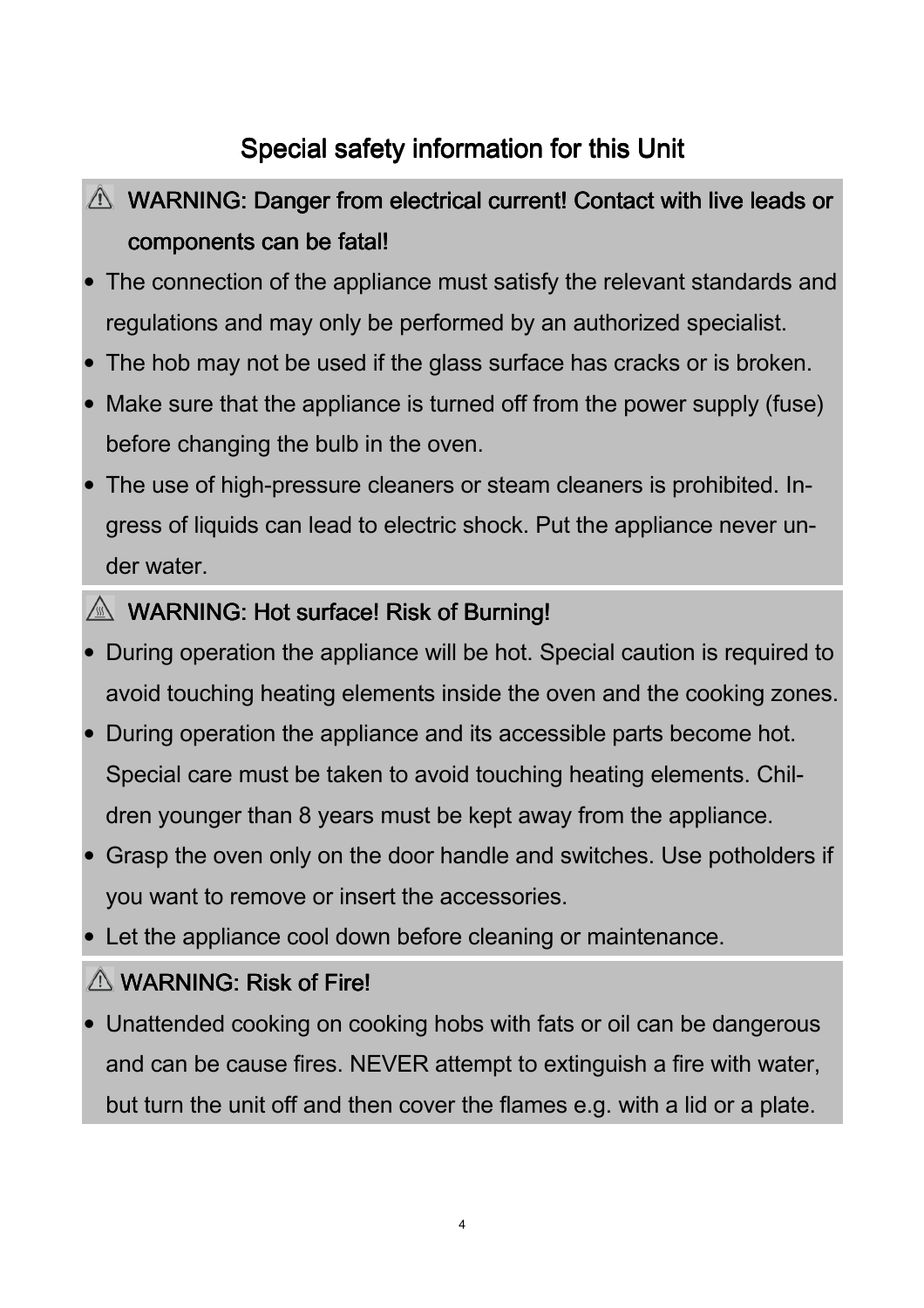# $\triangle$  WARNING: Risk of Fire!

- CAUTION: The cooking process must be observed. A short cooking operation is to be observed continuously.
- Never store objects on the cooking surface.
- The appliance is not intended for operation with an external timer or external remote control system.
- Make sure that with installing adequate air circulations ensured and the ventilation slots are not blocked.
- To avoid overheating, do not install the device behind decorative doors.
- Never pour liquids into a hot oven! Scalding by rising water vapor as well as possible damage to enamel.
- Do not place any objects on the open appliance door.
- Do not store any cleaning agents or flammable materials in the appliance or in the immediate vicinity.
- This appliance can be used by children aged from 8 years and above and persons with reduced physical, sensory or mental capabilities or lack of experience and knowledge if they have been given supervision or instruction concerning use of the appliance in a safe way and understand the hazards involved.
- Children shall not play with the appliance.
- Cleaning and user maintenance shall not be made by children, unless they are older than 8 years and are supervised.
- Do not use harsh abrasive cleaners or sharp metal objects for cleaning the glass surface. The glass can be scratched or destroved.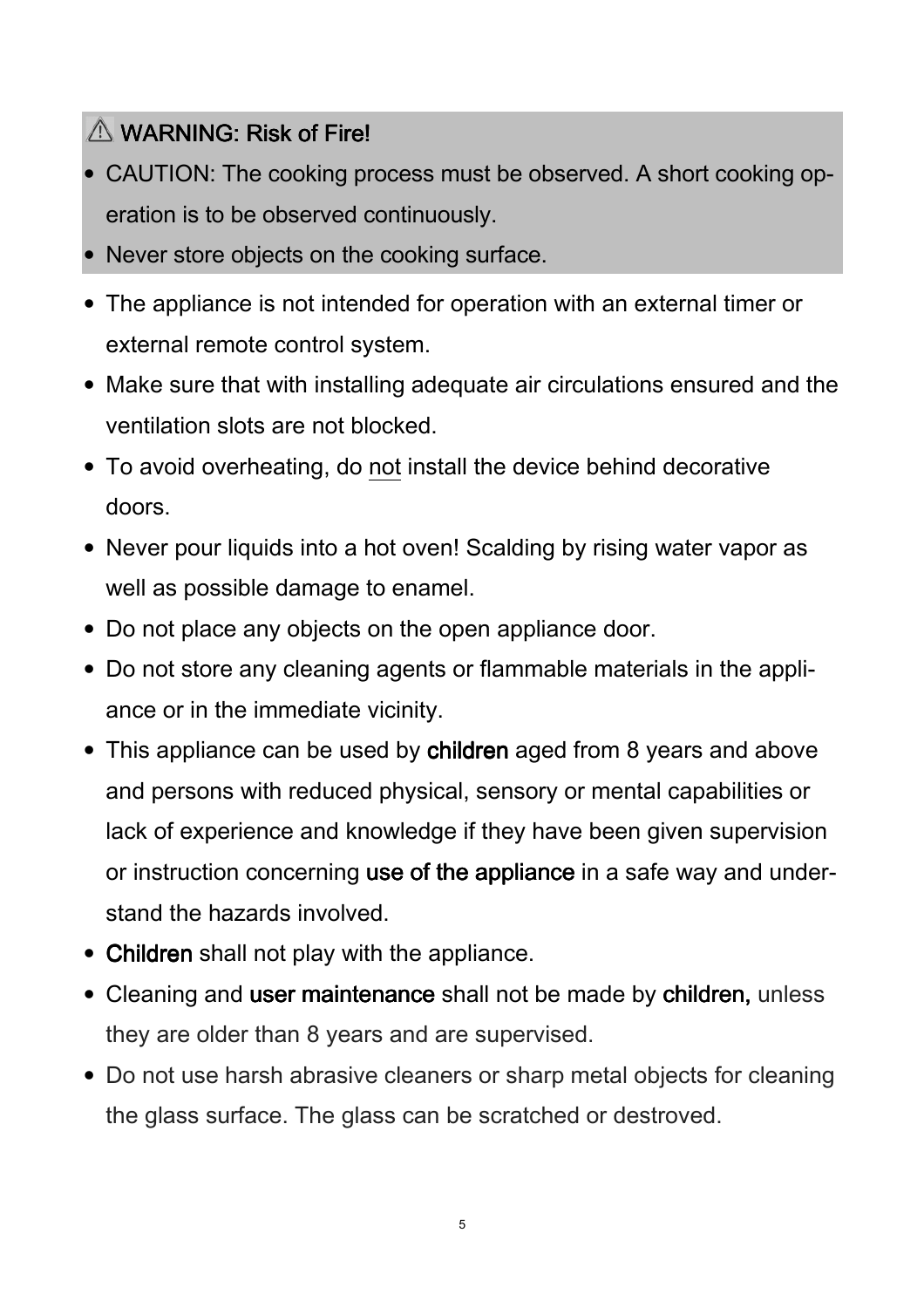• Do not try to repair the appliance on your own. Always contact an authorized technician. If the supply cord is damaged, it must be replaced by the manufacturer, its service agent or similarly qualified persons in order to avoid a hazard.

#### Unpacking the Appliance

- Remove the appliance from its packaging.
- Remove all packaging material, such as foils, filler and cardboard packaging.
- To prevent hazards, check the appliance for any transport damage.
- In case of damage, do not put the appliance into operation. Contact your distributor.

# $i$  NOTE:

Production residue or dust may have collected on the appliance. We recommend cleaning the appliance according to chapter "Cleaning and Maintenance".

# **Appliance Equipment**

# Appliance Overview

**Oven** 



- 1 Control panel
- 2 Unit door
- 3 Grill grid
- 4 Standard tray

# Hob

# **I** NOTE:

The listed power settings can vary depending on the material and/or size of the cookware.



- 1 Residual heat indicator
- 2 Ø 15.5 cm / 1200 W
- 3 Ø 16.5/27.0 cm / 3 900/1100 W
- 4 Ø 15.5 cm / 1200 W
- 5  $\varnothing$  15.0/19.0 cm / 700/1000 W

#### Delivery scope

1x standard tray, 1x grill grid, installation material

#### **Installation**

# $M$  WARNING:

The installation and the connection to the main power may only be performed by an authorized specialist.

# $\triangle$  CAUTION:

The worktop, the cabinet, veneers, plastic coatings, used adhesives etc. must be sufficient heat-resistant.

# $i$  NOTE: Recommendation!

- When installing, ask another person to assist.
- Wear protective gloves to avoid injuries at possible sharp edges.
- When carrying the appliance use the hollows at the housing sides.
- Hob and oven must be from the same manufacturer and marked with the same type designation.
- Do not install the appliance directly next to refrigerators of freezers. The escaping heat would result in an unnecessary increase of energy consumption of those appliances.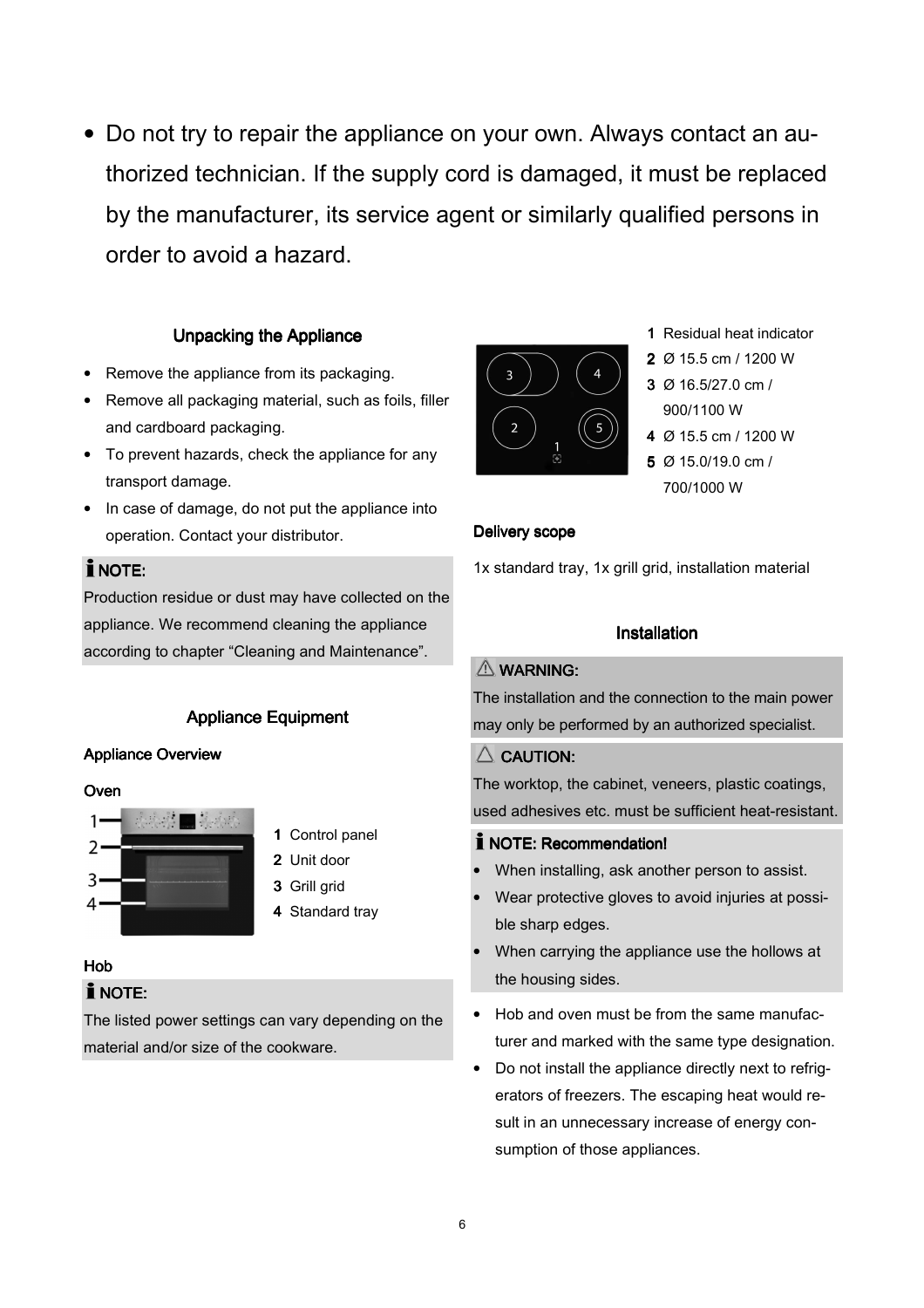Make sure that the oven and the hob are located centrally to each other.

# Safety distances

# $\triangle$  CAUTION:

Make sure that adequate air circulations ensured and the ventilation slots are not blocked. Follow appropriate safety distances!

- The device must be installed so that heat can be dissipated. The ventilation openings (D) and (E) must not be blocked.
- Do not install heat shields to ensure sufficient air supply.
- The distance between the hob and an extractor hood must be at least as large as specified in the instructions of the extractor hood!
- There must be a minimum distance below the cutout. In this area are not allowed heat-sensitive objects (cabinet, drawer, etc.). Any existing side walls or drawer boxes must be sawed out or removed accordingly.



- $A$  760 mm
- $B$  50 mm
- C 20 mm (min.)
- D Air intake 30 mm
- E Air outlet 5 mm

# Cabinet opening and appliance dimensions

Prepare the cabinet opening according to the dimensional drawings.

Dimensions in mm



# Preparing the worktop for installation of the hob

# $\triangle$  CAUTION:

Before cutting secure the outer cutout edge with wide adhesive tape to avoid traces of jigsaw on the worktop.

- The worktop must be leveled horizontally and be sealed on the wall side against overflowing liquids or moisture.
- The hob must be surrounded by min. 50 mm work surface.
- The cut surfaces (cutout edges) must be sealed with special varnish, silicone rubber or cast raisin to prevent swelling caused by humidity.
- Clean and dry the worktop in the cutout area thoroughly.

# Worktop cutout

Prepare the cutout of the worktop according to the dimensional drawing.

Dimensions in mm



# Installing the hob

# $i$  NOTE:

To avoid damage, place the hob with the top of the cooking surface on a padded base.

- First check the factory fitted hob seal at the hob frame to the integrity and the proper fit.
- Attach the enclosed retaining clamps with the screws in the provided holes laterally of the hob.
- Place the hob according to the hob drawing under "Appliance Overview" and with the connecting cable first centrally into the prepared cutout of the worktop.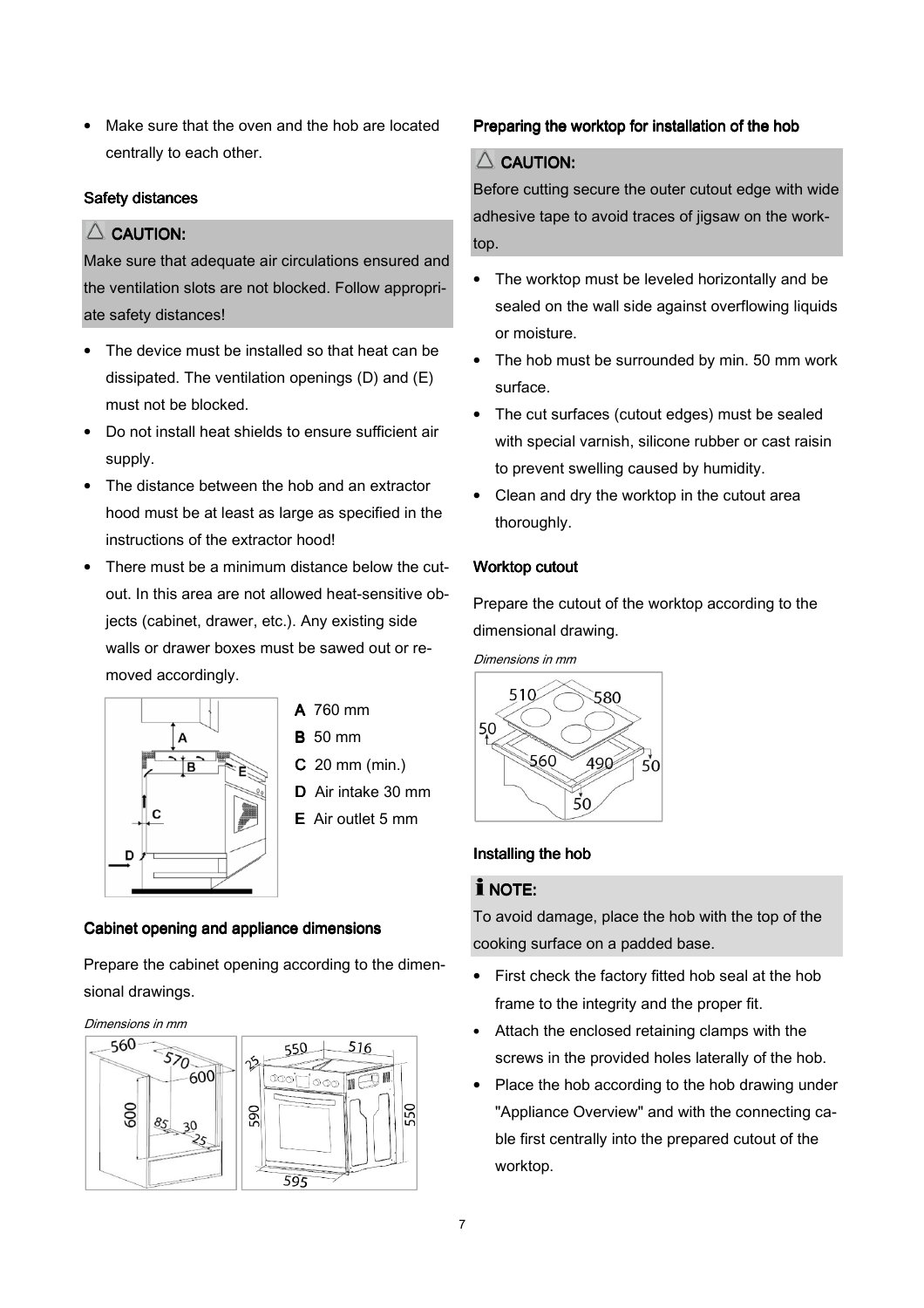• Make sure that the distances to the cutting are equal on all four sides and that the seal is resting on the worktop.

#### Installing the oven

- Put the appliance with the connecting cable first into the prepared cabinet a bit.
- Do the connection to the hob as well as to the mains, see "Electrical connection".
- Insert the oven into the cabinet opening completely. Make sure that the cables does not restricted (bent, squeezed or twisted).
- Attach and secure the oven by using the supplied screws on the side walls of the cabinet.



The provided mounting holes (A) are visible after opening the oven door on the left and right frame.

#### Electrical connection Electrical connection

#### Information for the authorized expert

#### $M$  WARNING:

- The installation to the mains supply must conform to the local standards and regulations.
- Connecting the appliance to a domestic power socket or using multiple sockets or extension cables is not permitted.
- Improper connection may cause to an electric shock!
- Before connecting, ensure that the power supply corresponds with the information on the rating label (door frame) and the wiring diagram.
- The appliance is suitable for three-phase and AC current (220-240/380-415V 3N~ 50/60Hz).
- The appliance can be adjusted for single-phase current by a respective bypass on the terminal block, based on the circuit diagram below. Select a suitable cord as mains cable, considering the connection type and nominal power of the oven.
- Fix the mains cable in the tension relief.
- Make sure to connect the protective ground to the terminal of the marked terminal block.
- The electrical installation of the oven should be equipped with an emergency switch, which switches off the whole appliance from the mains supply in an emergency. The distance between the contacts of the emergency switch must be at least 3 mm.
- Arrange the mains cable in such a way that it does not get in contact with any hot components of the appliance. Do not lead it over sharp edges or corners.

#### Connecting the hob to the oven

Insert the plugs at the end of the hob circuit group in the appropriate socket of the oven terminal block.

#### Connection wiring diagram

# Permissible connection methods

# $\triangle$  CAUTION:

Each connection requires the protective ground of the mains to be connected to the  $\mathsf{PE} \overset{\mathbb{\oplus}}{\rightarrow}$  terminal.

#### I NOTE:

L1, L2, L3 = Phase  $| N =$  Neutral  $PE \oplus$  = Protective ground



# Startup / Operation

#### Before initial use

• Clean the oven interior with all therein located accessories. Follow the instructions that we give you in the chapter "Cleaning and Maintenance".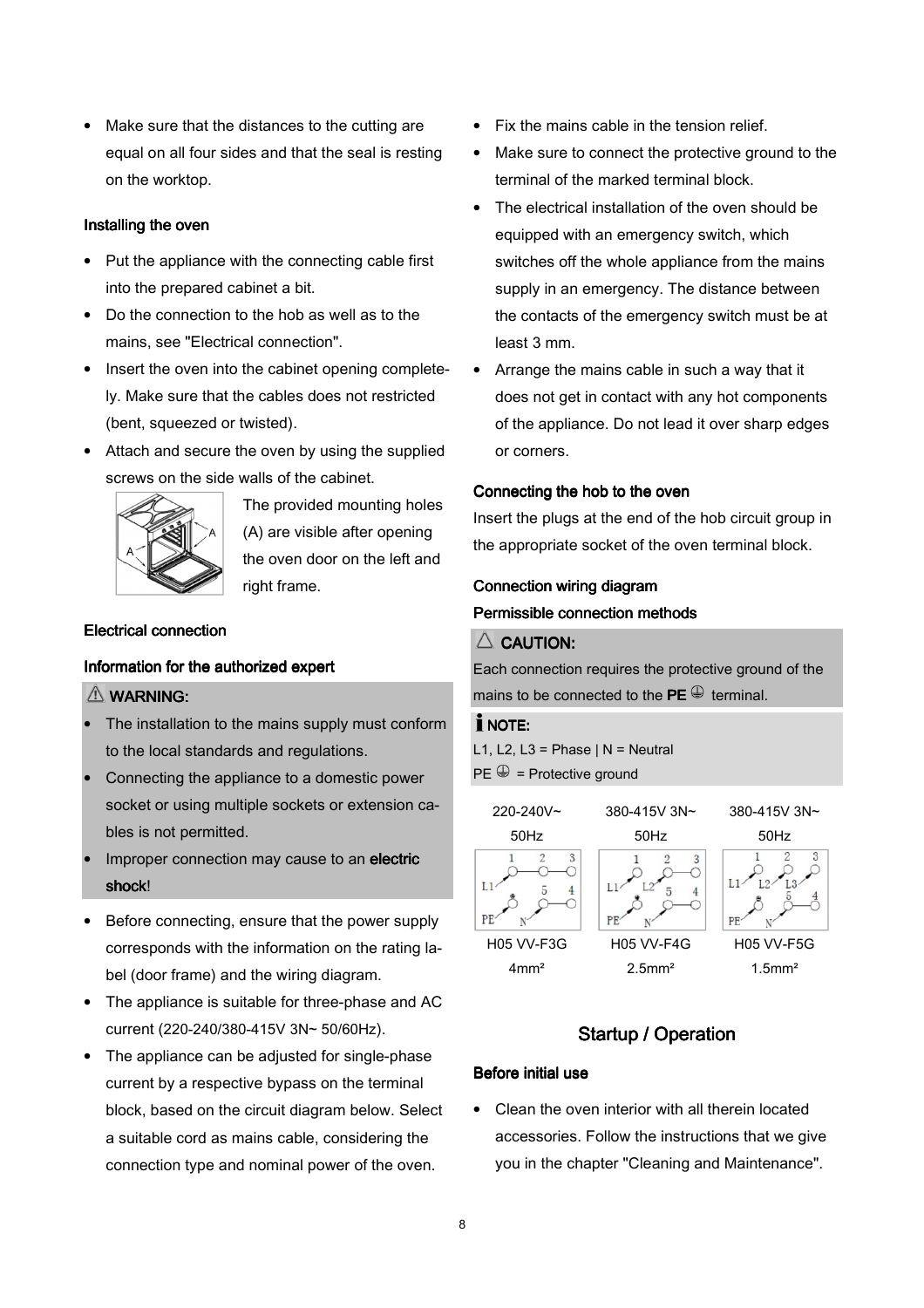In order to burn any manufacturing residue, heat the closed oven for approx. 30 minutes at 250°C.

# $i$  NOTE:

The occurring odor and possibly a slight smoke development cannot be avoided. Therefore ensure for a good ventilation of the room during heating.

# **Operation**

| 6<br>$\overline{\mathbf{a}}$<br>s |  | 250 | я | ٠<br>$\mathbf{3}$ |
|-----------------------------------|--|-----|---|-------------------|
|-----------------------------------|--|-----|---|-------------------|

# 1 Level regulator of cooking zones

# $\triangle$  CAUTION:

Turn the level regulator of the double cooking and roasting tin zone only clockwise and back again. Otherwise the switches will be damaged.

The temperature setting is set for each cooking zone separately by using the respective level regulator.

- $\Box$ = Position of the cooking zone
- $0 =$  Off-position
- $1 =$  Lowest setting (keep food warm)
- $6$  = Highest setting (quick heating and cooking, roasting)
- $\bullet$ = Switch point for double and roasting tin zone

# 2 Cooking zone power control lamp

The power control lamp indicates the operation of the cooking zones. It lights up as soon as a cooking zone is put into operation and goes off if all level regulators points to the off-position.

# 3 Oven function selector switch

The function selector switch is used to set the type of heating. Rotate the function selector switch until the icon for the desired type of heating points upwards.

# 4 Oven temperature selector switch

# $\triangle$  CAUTION:

Turn the temperature selector switch only clockwise and back again. Otherwise the switch will be damaged.

The temperature selector switch is used to adjust the oven temperature. The thermostat allows the temperature setting from 50°C to 250°C.

# 5 Oven temperature control lamp

The temperature control lamp indicates the heating operation. If the lamp goes off, the set oven temperature is reached.

During operation, the oven must continuously reheat to keep the temperature stable. When reheating the control lamp is lighting (thermostat function).

# $i$  NOTE:

If the recipe recommends putting the food in the preheated oven only, this should not be done before the control lamp turns off for the first time.

# 6 Digital timer with LED Display



1 Auto function symbol

3 Point symbol

- 2 Symbol manual
- 4 Symbol minute minder
- operation
- 5 Manual operation
- 6 Reduce / increase the time

The time and the various functions of the timer are set via the display. Use the buttons  $(6)$  to make the settings:

After connecting to the power supply, the display shows [00•00] and the dot symbol (3) flashes:

- first select the beep volume
- and then set the time of day to put the appliance into operation.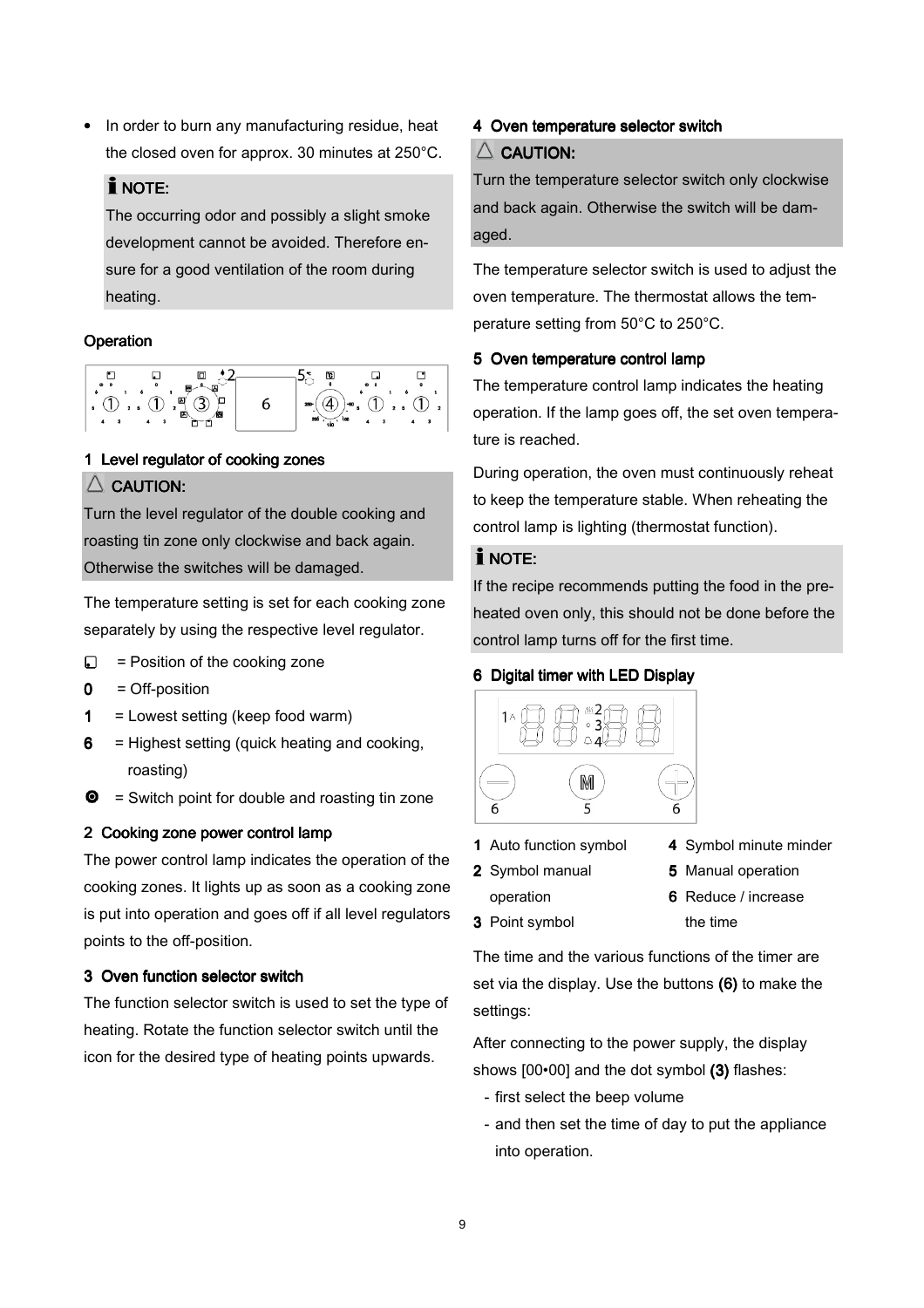# Set the beep volume

You have the option of selecting 3 loudness levels.

• While the point symbol (3) is flashing, you can select the volume level using the (+) button.

#### Setting the time

Set the current time of day:

- Press the button (5) for manual operation for about 3 seconds to set the time of day. The operation symbol (2) is lighting.
- If the point (3) between hour and minute is flashing, you can make the adjustment with the buttons (6).

#### Manual operation

To operate the oven, press the button (5) for 3 seconds and the appliance will switch to the manual operation (operation without setting the timer functions). As long as the symbol (2) is lighting, the manual operation is activated.

# **Timer functions**

# $\check{\mathbf{I}}$  GENERAL NOTES to the timer functions

- As long as the point (3) flashes between hour and minute, you can adjust the setting.
- A few seconds after the last button press, the setting is saved. The display shows the time of day.
- The Auto function symbol (1) shows the activation of a timer function that stops the oven operation after the preset time.
- By pressing the function button (5) twice under the manual operation, you can display the remaining time of the timer setting.

# Using the timer as reminder function

Alarm function without oven operation. The selector switches remains in the off position.

Oven operation doesn't stop automatically!

Use the function e.g. as a reminder to add spices to the food or to pour water on after a certain time.

- Press the button  $(5)$  twice for the alarm, the symbol (4) lights up and the display shows [00•00].
- Set the alarm time up to 23 hours and 59 minutes using the buttons (6).
- The symbol (4) indicates that the alarm time is activated.

# Using the timer to stop the operation after XX•XX hours

- Press the button  $(5)$  three times for the cooking time, the symbols (1) and (2) lights up and the display shows [00•00].
- Set the cooking time up to 10 hours using the buttons (6).
- Select the required heating function and temperature to start the operation.

# Using the timer to stop the operation at  $XX*XX$ o'clock

- Press the button  $(5)$  four times for the cooking stop, the symbols (1) and (2) lights up and the display shows [00•00].
- Set the time of day at which the operation must be stopped using the buttons (6).
- Select the required heating function and temperature to start the operation.

# Using the timer to delay the cooking time and to switch off the operation at XX•XX o'clock

- First set the cooking time as described under "Using the timer to stop the operation after XX:XX" hours ".
- Press immediately again the button (5) for the cooking stop and set the time as described under "Using the timer to stop the operation at XX•XX <sup>o</sup>'clock".
- Select the required heating function and temperature.
- By using the previously set cooking time, the appliance calculate the time of day at which the op-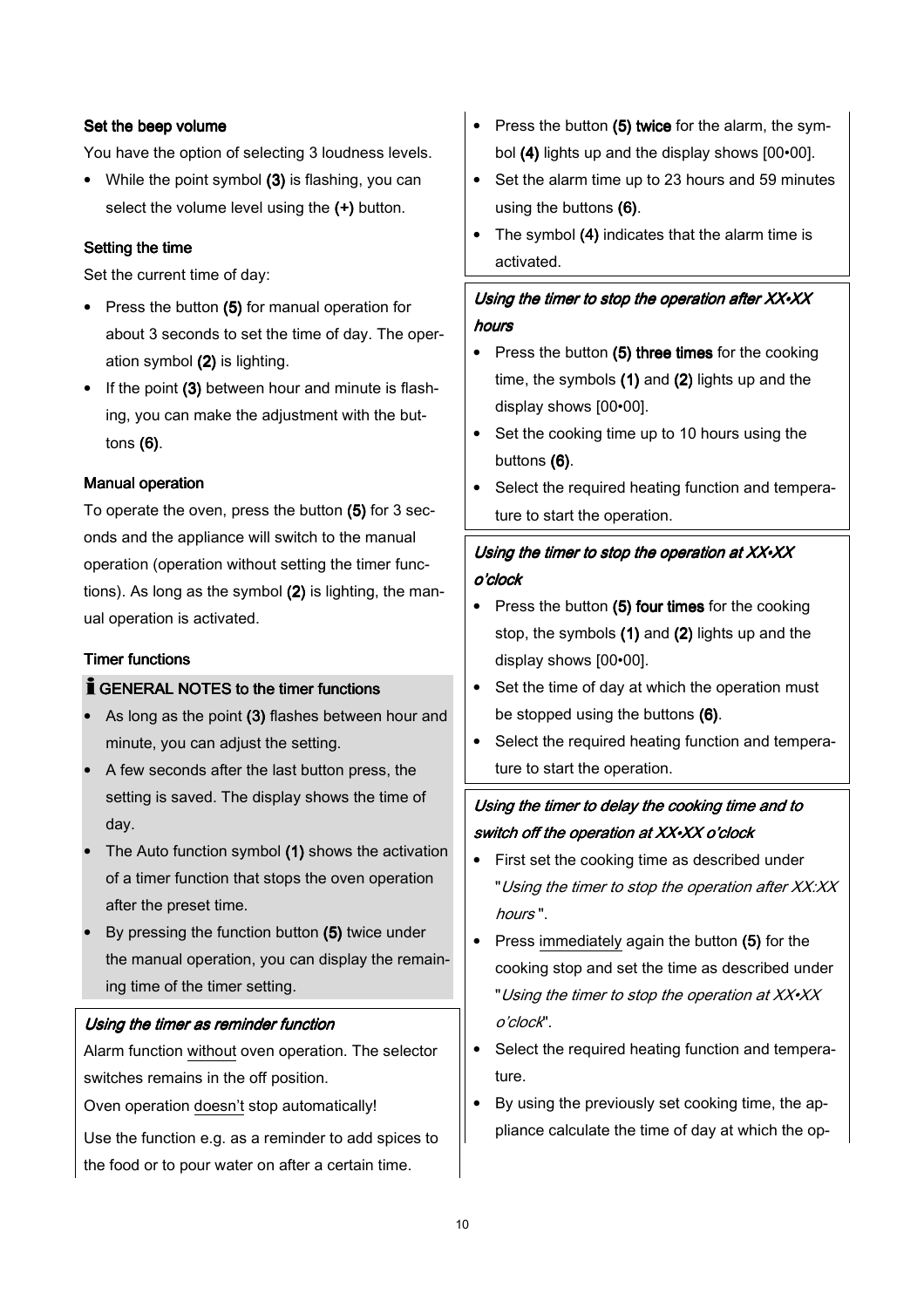eration will be started automatically in order to achieve the selected time of day for switch off.

- At the end of the set cooking time or when reaching the preset time of day, the oven operation automatically stops.
- The corresponding operation symbol flashes and several beeps sounds until any key is pressed. Otherwise the beeps will sound for a few minutes.

# $\triangle$  Caution:

- Turn both selector switches back to the off position to switch the unit off completely. Otherwise, the operation continues automatically as soon as the manual operation button is pressed.
- Auto switch off! If you have not set a cooking time, the oven operation switches off automatically after about 10 hours for safety reasons.

# Cancelling the timer settings

End the timer settings prematurely:

- Press the button (5): twice for the alarm three times for the cooking time four times for the cooking stop three times  $+$  once for the cooking time and the cooking stop.
- Reset the alarm / cooking time to 00 $\cdot$ 00 or the cooking stop to the current time of day to cancel the setting.

# Oven lighting

The oven lighting automatically turns on as soon as the oven is in operation.

# Using the accessory

# $\triangle$  CAUTION:

Always insert the accessory completely into the oven; otherwise the glass door can be scratched.



Inside the oven are side racks 1-4 for inserting the accessories A+B.

The accessories are safely used between the side levels.

# Telescopic runner (delivery scope model dependent)

It is possible to retrofit the appliance with one or more telescopic runners. Order telescopic runner set from your dealer or in our online accessories shop www.bomann-germany.de. Use the reference number found under "Technical Data".

# Selecting appropriate cookware

# $\triangle$  CAUTION:

The cooking surface and the base of the cookware must always be clean and dry.

# Wrong!



Cookware is too small.



Heat loss!



Cookware ground uneven. Poor heat transfer! Lid does not close properly. Heat loss!

# Correct! To save time and energy!



Diameter of the cookware corresponds with the diameter of the hob.

The cookware base is fully resting and the lid closes properly.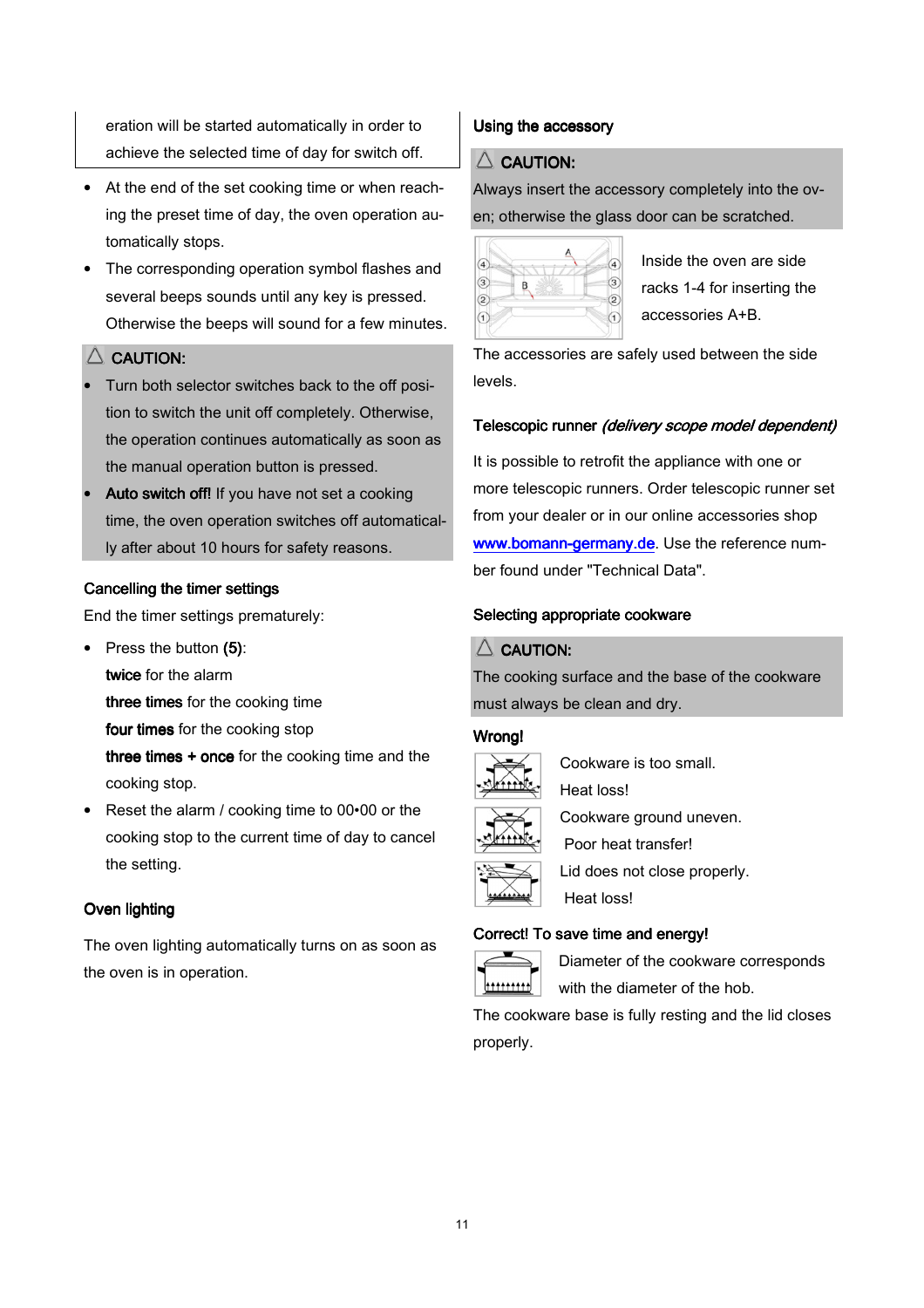# Switching on and off

# ...the oven

The oven is equipped with various functions. Baking can be done with top-, bottom-, grill- and convection heat. Set the required operating conditions.

- Set the oven function selector switch to the appropriate position.
- Turn the oven temperature selector switch in clockwise direction to the desired temperature.
- To switch the oven off, both switches must be turned to the off-position again.

# $...$ the hob

- Place suitable cookware on the respectively cooking zone.
- Turn the corresponding level regulator to the desired temperature level.
- Double cooking and roasting tin zone: By rotating the respective level regulator clockwise until it stops (about level 9), the additional heating zone is added via a switching point. Now you can select the temperature level.
- After the end of the cooking process turn the level regulator back to the off-state.

# Residual heat indicator

# $\triangle$  WARNING: Risk of burns!

Do not touch the cooking zones while the residual heat indicator lights up.

After switching off the cooking zones the residual heat indicator of the corresponding cooking zone lights up. This warns against touching the zone.

#### Oven functions

| <b>Symbol</b> | <b>Description</b>                                 |
|---------------|----------------------------------------------------|
| 0             | Off-Position: Switching the oven off.              |
|               | <b>Defrost:</b> The air circulation at room tem-   |
|               | perature allows rapid defrosting of frozen         |
|               | food (without the use of heating ele-              |
|               | ments). It is a gentle but quick way to            |
|               | speed up the defrosting.                           |
|               | Top/bottom heat: The heating is done in a          |
|               | conventional manner. The dish gets even-           |
|               | ly heated from the top and bottom. Sui-            |
|               | table for baking and frying on one level.          |
|               | <b>Convection:</b> With an additional heating      |
|               | behind the oven fan the dish gets heated           |
|               | evenly from all sides by a heated airflow.         |
|               | Suitable for simultaneous cooking on               |
|               | several levels.                                    |
|               | <b>Small grill:</b> Suitable for a smaller amount  |
|               | of gill food. Only the middle grill radiators      |
|               | are used here for the preparation.                 |
|               | <b>Grill:</b> Only the grill heating element is in |
|               | operation. Ideal for scalloping or grilling        |
|               | meat, casseroles, toast etc.                       |
|               | Grill with fan: The grill radiator and the fan     |
|               | (blower) are switched on. The grill fan            |
|               | system replaces e.g. the rotating spit for         |
|               | meat preparation.                                  |
|               | Bottom heat with fan: With this heating,           |
|               | the heat generated by the bottom heat is           |
|               | evenly distributed by an additional fan.           |
|               | ECO: Top and bottom heat are equipped              |
|               | with an ECO function - particularly eco-           |
|               | nomical heating mode.                              |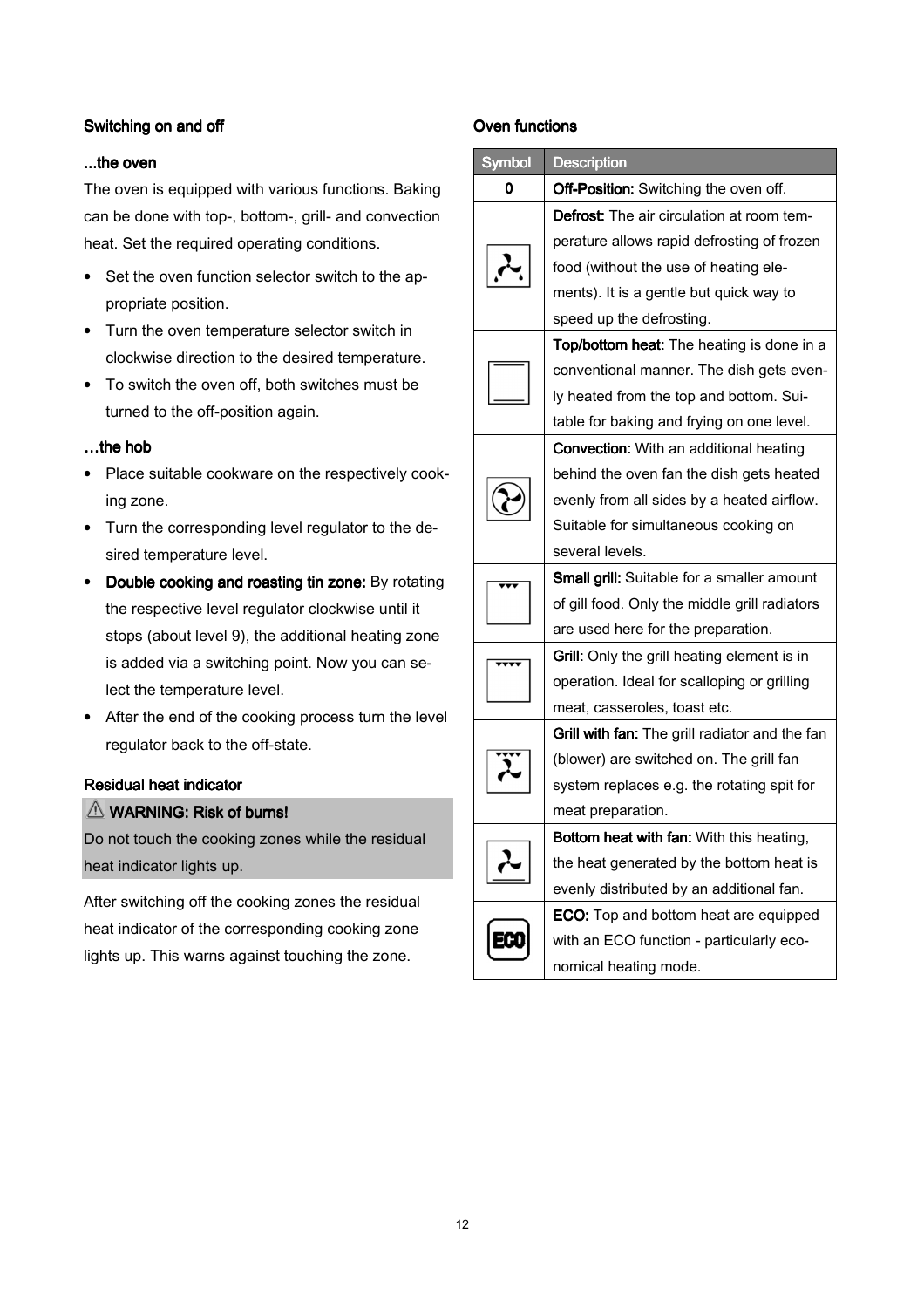#### Notes for baking, cooking and grilling in the oven

# $i$  note:

- Use the included accessory.
- In principle, you may use any heat-resistant cookware for your food.
- Unsuitable is cookware of bright, shiny aluminum, unglazed clay and tableware made of plastic or with plastic handles.
- Follow the instructions for the duration of the completion in your recipes and preparation instructions on the product packaging.

#### Baking

- For good baking results, preheating is recommended up to the desired temperature.
- After finishing the baking process, we recommend resting the food for about 5 minutes in the oven.
- Before removing the cake, check if it is done by using a wooden stick. When the cake is done, no dough residue will stick to the wooden stick.

# Cooking and roasting meat & fish

- Only cook meat of maximum 1 kg in the oven. We recommend roasting or cooking smaller portions on the cooking hob.
- When using the grill grid for roasting, we recommend placing a baking sheet with some water on the lower level.
- At least once after half of the cooking time, the roast should be reversed; sprinkle the roast during cooking now and then with the resulted roast liquid or with hot, salty water, thereby not using cold water.

#### **Grilling**

# $\triangle$  CAUTION:

- Grill exclusively with the oven door closed!
- Supervise the grilling process, the grilling food can burn rapidly due to the intense heat!
- Turn the function selector switch in the corresponding position.
- Preheat the oven for approx. 5 minutes.
- Brushes the grill grid with a little oil, so that the grilling food does not stick on it.
- Slide an empty baking tray for dripping grease to directly lower level, below the grill grid. Pour some water into the baking tray for later easily cleaning.

#### Energy saving tips

- Only preheat if it is specified in the recipe.
- Use dark, black painted or enameled tins. They absorb the heat particularly well.
- Open the oven door as less as possible during operation.
- Use the residual heat after cooking process. Switch the oven off a few minutes before ending the cooking / baking time. So your baking product even cooked in the stored oven heat.
- Put on the cookware before switching on the cooking zone.
- The base of the cookware and the cooking zone should use the same size.
- If possible, always cover the cookware on the cooking zone with a lid.
- Switch off the cooking zones before ending the cooking time, to use the residual heat.

# Information to reduce the environmental effect of cooking (acc. VO (EU) No. 66/2014 appendix I, No. 2)

#### Hob / Induction hob

- Use pans and pots with flat floors. Uneven floors increase the energy consumption.
- The diameter of the pot and pan floors should be according to the size of the cooking zone, or bigger. Pans and pots, which are too small on the cooking zone lead to energy losses. Note: Dishes producer partly indicate the upper pot diameter. It is usually larger than the diameter of the pot floor.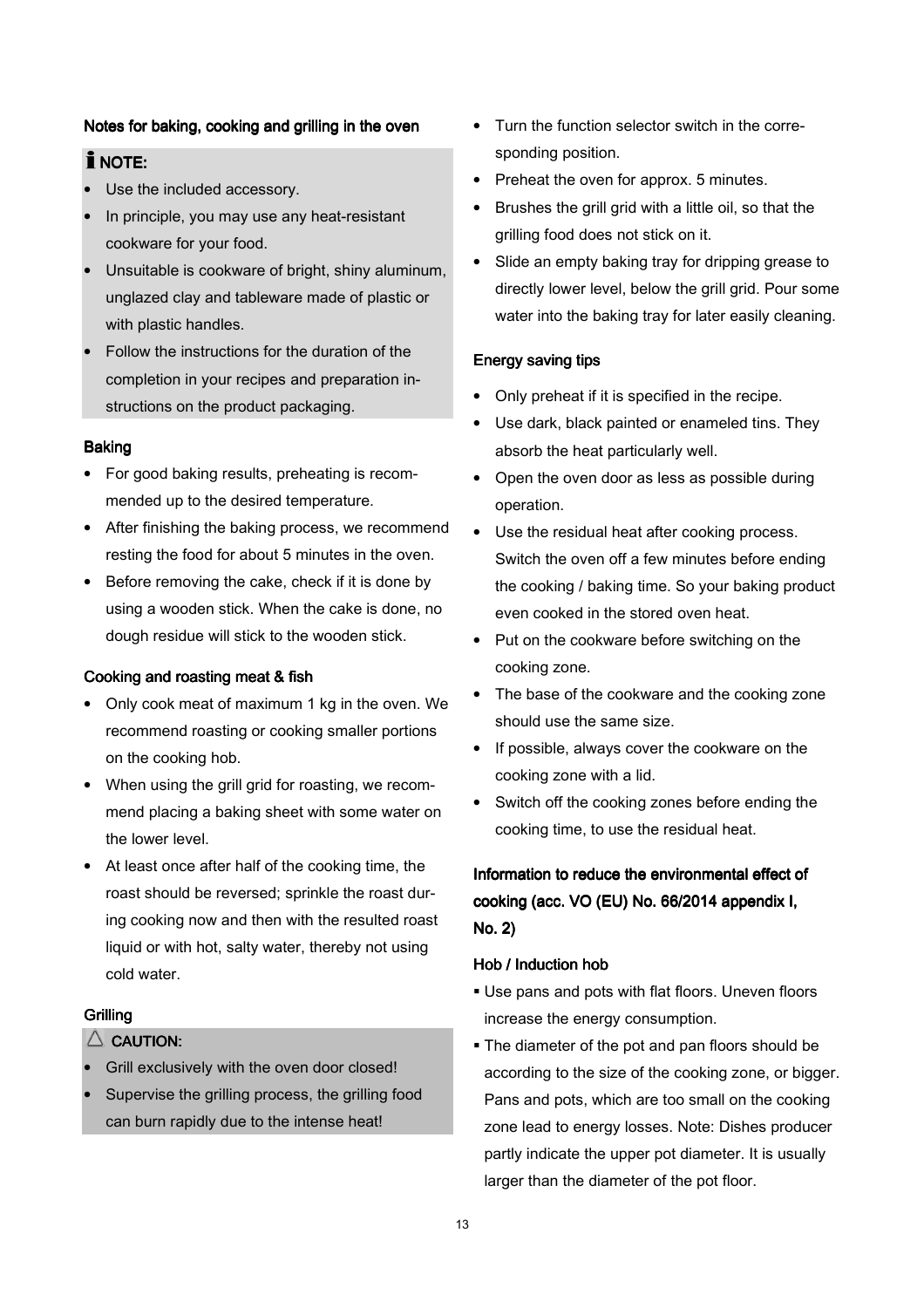- Use a small pot for small quantities. A large pot, which is only slightly filled, required a lot of energy.
- Use as little water as possible. This saves energy. Vegetables retain their vitamins.
- Always close pots with a suitable lid. When cooking without lid you need four times more energy. When using glass lids, more energy can be saved because you can see into the pot without open the lid.
- Use a quick cooker to clearly reduce the cooking time and save energy.
- After boiling or frying, switch off the used cooking zones to a smaller power level.
- Use the residual heat of the pan, the pot and the food. Switch off the cooking zones 5-10 minutes before cooking time.

# **Oven**

- We recommend the use of dark baking molds and plates, because they conduct the heat better.
- Any unnecessary accessories should be removed from the baking chamber before using the appliance.
- **During cooking, the oven door should remain** closed to avoid unnecessary heat loss.
- Only preheat the oven if required by the recipe.
- **If a selection of cooking time is specified, always** use the lowest recommended temperature.
- Use the residual heat by switching back to minimum temperature shortly before the end of the cooking time.
- Save electricity! If you do not need the oven, switch off functions such as interior lighting, program, temperature
- Clean the oven after each application, to keep the cleaning effort as low as possible. We recommend the use of biological cleaners.

# **Cleaning and Maintenance**

# $\triangle$  WARNING:

- Always switch off the appliance completely and where required, disconnect the plug or turn off / unscrew the fuse before cleaning and user maintenance.
- Allow the appliance to cool down before cleaning.
- Do not use steam cleaners for cleaning the appliance; moisture could enter electrical components. Risk of electric shock! Hot steam could damage the plastic parts.
- Never use flammable substances, such as thinner, kerosene, gasoline or acids for cleaning.
- The unit must be dry before restarting operation.

#### $\triangle$  CAUTION:

- Do not use a wire brush or other sharp, abrasive items.
- Do not use harsh abrasive cleaners or sharp metal objects for cleaning the glass surface. The surfaces can be scratched or destroyed.
- Always consider the application and safety notes of the detergent.

# Cleaning the hob

| <b>Staining</b> | <b>Cleaning method</b> | <b>Cleaning tools</b> |
|-----------------|------------------------|-----------------------|
| Dirt has        | Use warm water and     | Special clean-        |
| accumu-         | a sponge to rub dry.   | ing sponge for        |
| lated           |                        | glass ceramic         |
| Pools and       | Apply warm vinegar     | Special clean-        |
| lime de-        | and wipe off with a    | ing agent for         |
| posits          | dry cloth or use       | glass ceramic         |
|                 | special cleaning       |                       |
|                 | agent.                 |                       |
| Sugar,          | Remove by using a      | Special clean-        |
| melted          | glass ceramic          | ing agent and         |
| aluminum,       | scraper.               | scraper for           |
| or plastic      |                        | glass ceramic         |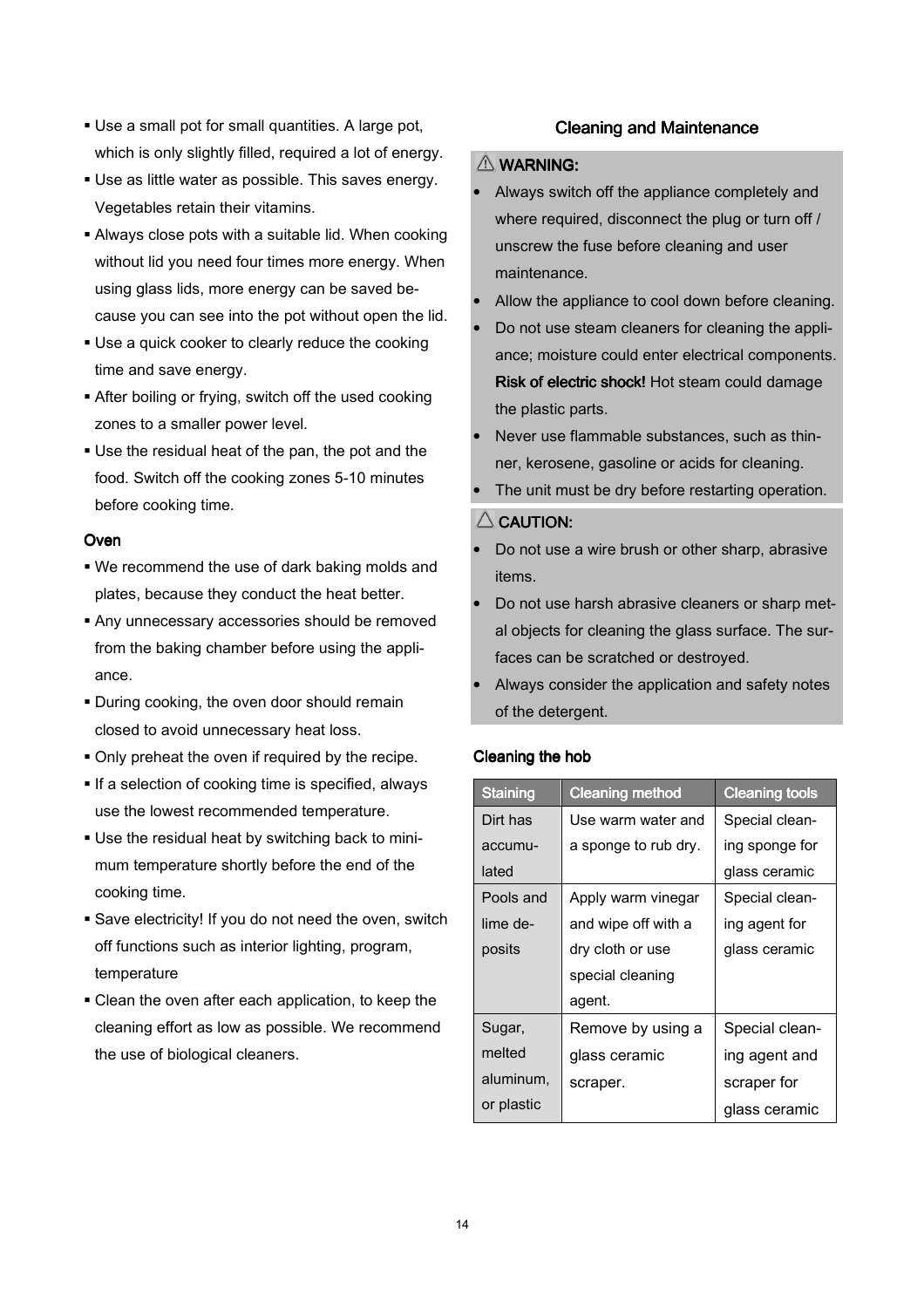#### Removing the oven door

You may remove the oven door to facilitate cleaning and to get better access to the oven interior.

- Open the appliance door completely.
- Fold up the retaining brackets (a) of the hinges on both sides.



- Slightly close the door and lift it up to remove it.
- When reinstalling the door, make sure the notch of the hinge is properly aligned with the protrusion of the hinge holder.
- Then press down the retaining brackets (a) again, otherwise the hinges could get damaged when closing the oven door.

#### Cleaning the oven

# $i$  NOTE:

By cleaning after each use, you avoid that food residuals and soiling will be burning-in at the next operation. Then the cleaning is only possible with a lot of effort.

- Clean the appliance and accessories depending on the soiling degree and depending on the surface only with a soft, damp cloth and commercially, food safe cleaners.
- Soak heavily soiled areas with some warm soapy water or a vinegar cleaner.
- Wipe off grease residues from the sealing framed the cooking chamber.
- Use a soft absorbent cloth for drying after cleaning.

#### Cleaning the side racks

Always remove the side racks, if you want to clean the oven walls thoroughly. Highly soiled side racks can be soaked in the removed state, which makes cleaning easier.

- Remove the rack by slightly bending the lowest metal rod to loosen it from the lower mounting screw and pulling it towards the oven center.
- Lift the rack upwards out of the upper mounting holes.
- Replace the racks after cleaning and thoroughly drying them.

#### Cleaning the glass panel

If necessary, clean the inside of the glass panel.

- Open the unit door.
- Remove the retaining strip by loosening the screws laterally of the strip.



- Take off the glass carefully forward.
- Replace the glass panel and affix the retaining strip; after you've cleaned the glass and dried it thoroughly.

#### Reverse the bulb

# $\triangle$  WARNING:

- Make sure that the appliance is turned off from the power supply (fuse).
- Allow the lamp to cool down before replacing the bulb. There is risk of burns!

#### $i$  NOTE:

Use the correct bulb, heat resistant up to 300°C:

#### 1 x 25W, 220-240V~

- Unscrew the lamp cover and clean it with a dry cloth.
- Change the bulb.
- Reattach the lamp cover and check the functionality.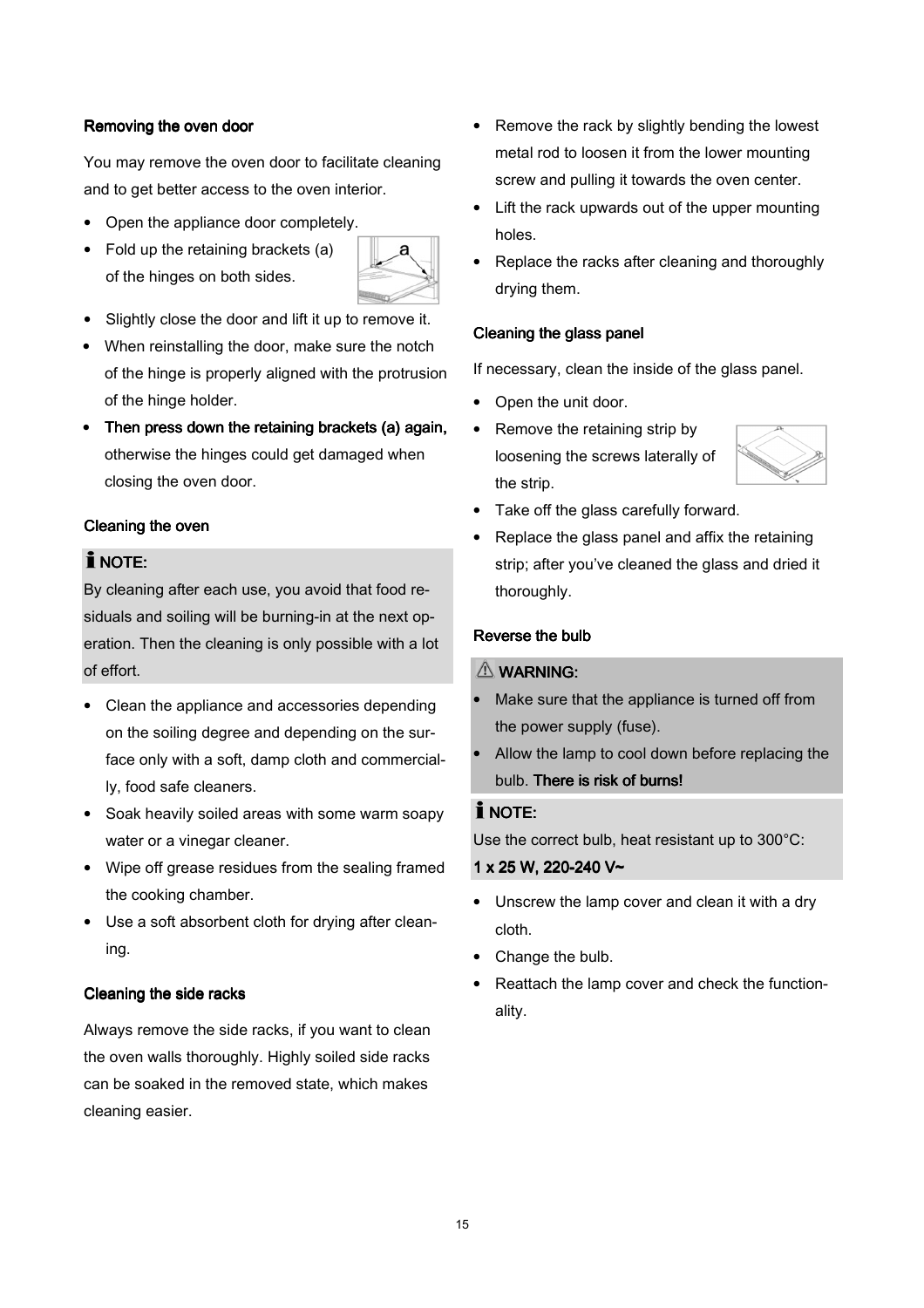# **Troubleshooting**

#### Before you contact an authorized specialist

| <b>Problem</b> | <b>Possible causes</b> | What to do       |
|----------------|------------------------|------------------|
| Unit does      | The power supply       | Check the fuse   |
| not work       | is disconnected.       | of your domestic |
|                |                        | wiring system.   |
| Oven lamp      | Bulb is defective,     | Check the bulb,  |
| does not       | has been inserted      | see "Reverse     |
| work           | incorrectly or not     | the bulb".       |
|                | firmly.                |                  |
| Strong for-    | Grease residue in      | Switch off the   |
| mation of      | the oven.              | oven and allow   |
| smoke          |                        | to cool down     |
|                |                        | before cleaning. |

# $i$  NOTE:

If a problem still persists after following the steps above, contact your distributor or an authorized technician.

# **Technical Data**

| Connection voltage: 220-240/380-415V 3N~ 50/60Hz |
|--------------------------------------------------|
|                                                  |
|                                                  |
|                                                  |
|                                                  |
|                                                  |
|                                                  |
|                                                  |

#### Available accessory

Telescopic set: ………...……….Article-No. 8 996 090

The right to make technical and design modifications during continuous product development remains reserved.



Disposal

#### Meaning of the "Dustbin" Symbol

Protect our environment; do not dispose of electrical equipment in the domestic waste.

Please return any electrical equipment that you will no longer use to the collection points provided for their disposal.

This helps avoid the potential effects of incorrect disposal on the environment and human health. This will contribute to the recycling and other forms of reutilization of electrical and electronic equipment.

Information concerning where these can be disposed of can be obtained from your local authority.

#### WARNING: WARNING:

Remove or disable any existing snap and bolt locks, if you take the unit out of operation or dispose it.

# Information to professional users for disassembly (acc. VO (EU) No. 66/2014 appendix I, No. 2)

Information for non-destructive disassembly for maintenance purposes

# Hob / Induction hob

- A further disassembly for maintenance purposes by the user is not provided. Do not disassemble the unit.
- **For repair and replacement of defective parts,** please contact our customer service.
- Accumulators are not included.

#### **Oven**

- Remove the lamp as described in the manual.
- For maintenance purposes, the oven door can be unhinged out and reinstalled, for the procedure please refer to the manual.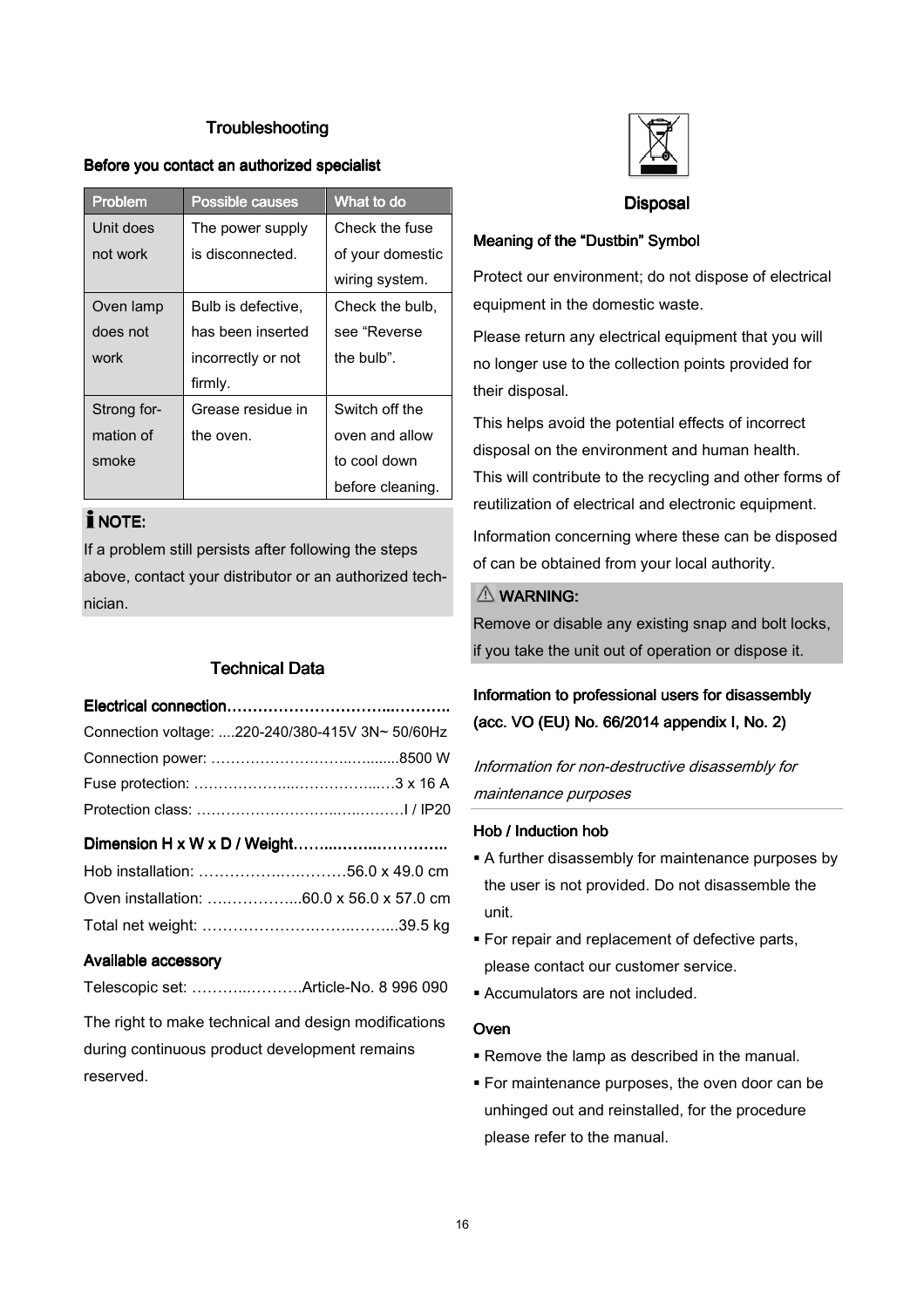- A further disassembly for maintenance purposes is not provided.
- If you would like to exchange defective components, please contact our customer service.
- Motors must be expertly replaced by customer service in accordance with the repair instructions and disposed accordingly.
- Accumulators are not included.

Information for disassembly in terms of recycling, recovery and disposal at the end of the life of the appliance

# Hob / Induction hob / Oven

- The disassembly of appliances with a gas connection should only be carried out by a licensed gas and water installer.
- The disassembly of appliances with electrical connections should be carried out by a licensed electrician.
- **For the recycling and recovery of resources give** the appliance to:
	- a communal collection point waste disposal authority,
	- a dedicated disposal company, offering a return system,
	- a resident electric trader, who voluntary withdraws electrical appliances.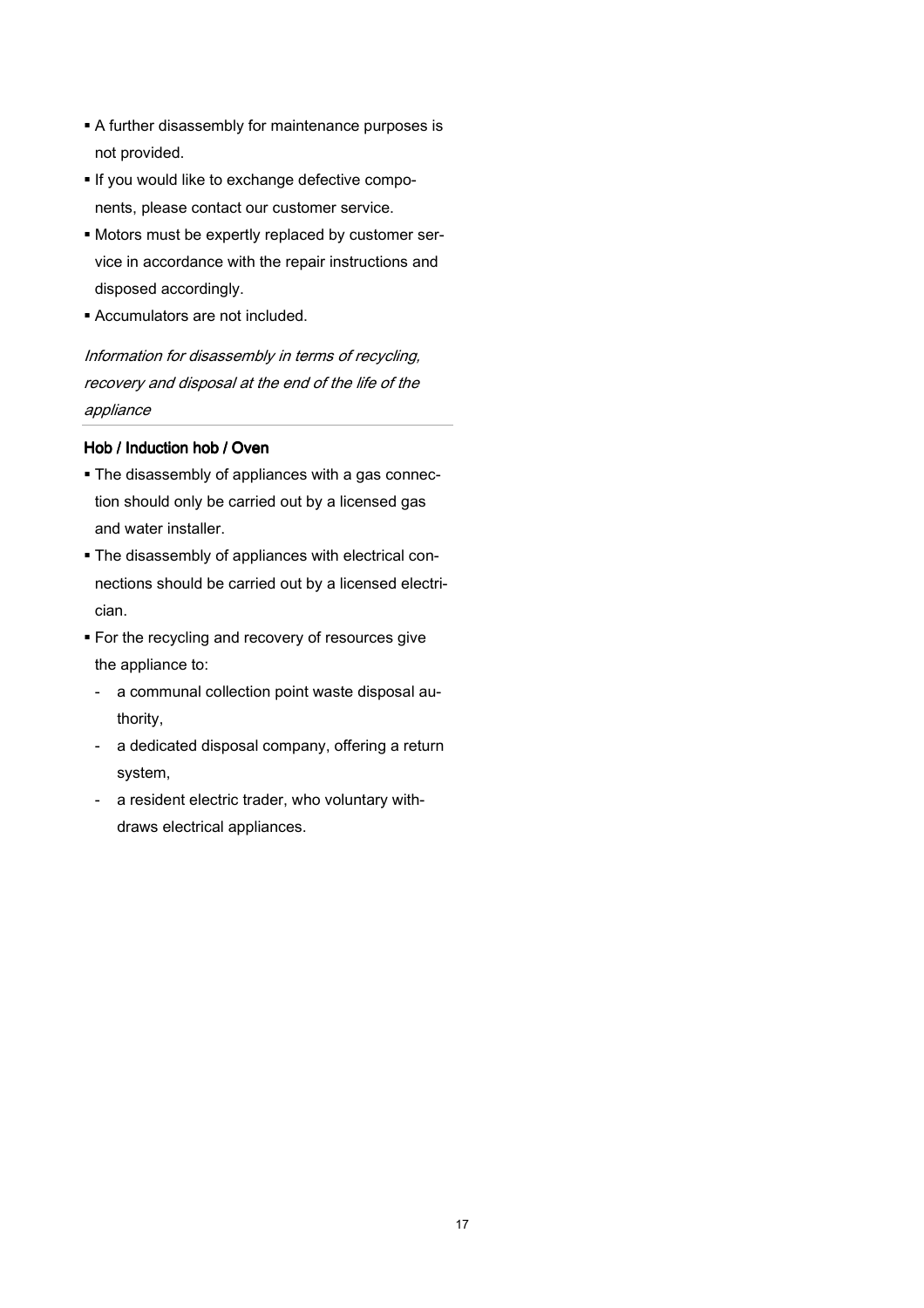# EU Product data sheet

# Product information for domestic electric hobs according EU 66/2014

|                                                                                                                                                                 | Position    | Symbol             | Value                  | Unit  |  |
|-----------------------------------------------------------------------------------------------------------------------------------------------------------------|-------------|--------------------|------------------------|-------|--|
| <b>Brand</b>                                                                                                                                                    |             |                    | <b>BOMANN</b>          |       |  |
| <b>Model identification</b>                                                                                                                                     |             |                    | <b>EHBC 562.1 IX</b>   |       |  |
| Type of hob                                                                                                                                                     |             |                    | Hob of a built-in oven |       |  |
| Number of cooking zones and/or areas                                                                                                                            |             |                    | 4                      |       |  |
| Heating technology (induction cooking                                                                                                                           |             |                    |                        |       |  |
| zones and cooking areas, radiant cooking                                                                                                                        |             |                    | Radiant cooking zones  |       |  |
| zones, solid plates)                                                                                                                                            |             |                    |                        |       |  |
| For circular cooking zones or area: diame-                                                                                                                      | Rear left   |                    | 16.5 / 27.0            |       |  |
| ter of useful surface area per electric heat-                                                                                                                   | Rear right  |                    | 15.5                   | cm    |  |
| ed cooking zone, rounded to the nearest                                                                                                                         | Front right | Ø                  | 15.0 / 19.0            |       |  |
| 5 mm                                                                                                                                                            | Front left  |                    | 15.5                   |       |  |
| For non-circular cooking zones or areas:<br>length and width of useful surface area per<br>electric heated cooking zone or area,<br>rounded to the nearest 5 mm |             | L<br>B             |                        | cm    |  |
|                                                                                                                                                                 | Rear left   |                    | 178.6                  |       |  |
| Energy consumption per cooking zone or                                                                                                                          | Rear right  | ECelectric cooking | 180.0                  | Wh/kg |  |
| area calculated per kg                                                                                                                                          | Front right |                    | 180.5                  |       |  |
|                                                                                                                                                                 | Front left  |                    | 181.8                  |       |  |
| Energy consumption for the hob calculated<br>per kg                                                                                                             |             | ECelectric hob     | 180.2                  | Wh/kg |  |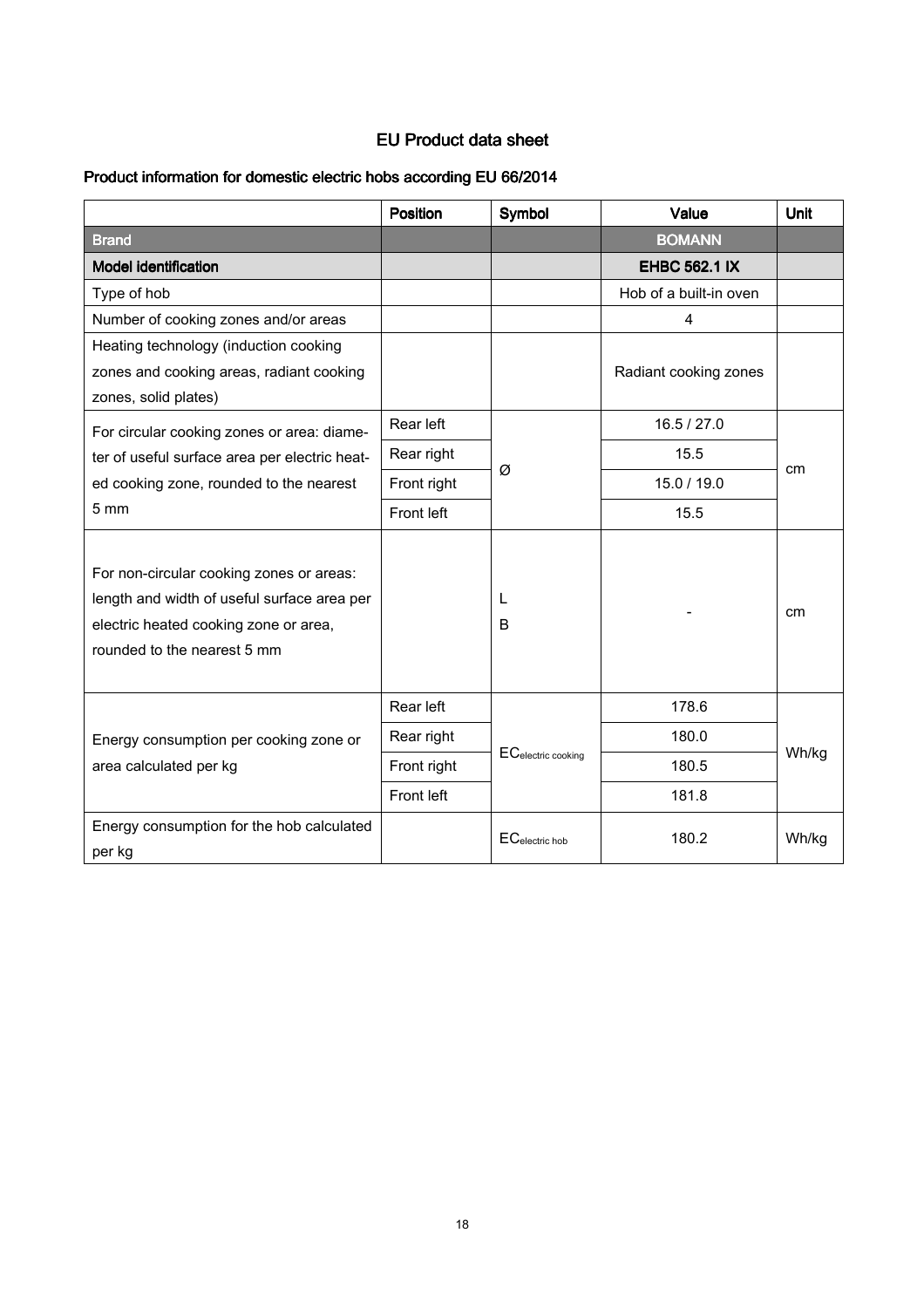# Product information for domestic ovens according EU 65-66/2014

|                                                            | Symbol                    | Value                | Unit          |
|------------------------------------------------------------|---------------------------|----------------------|---------------|
| <b>Brand</b>                                               |                           | <b>BOMANN</b>        |               |
| <b>Model identification</b>                                |                           | <b>EHBC 562.1 IX</b> |               |
| Type of oven                                               |                           | Built-in             |               |
| Mass of the appliance                                      | м                         | 30.5                 | kg            |
| Number of cavities                                         |                           | 1                    |               |
| Heat source per cavity (electricity or gas)                |                           | Electricity          |               |
| Volume per cavity                                          | $\vee$                    | 53                   | I             |
| Energy consumption (electricity) required to heat a        |                           |                      |               |
| standardised load in a cavity of an electric heated oven   |                           | 0.74                 |               |
| during a cycle in conventional mode per cavity (electric   | <b>EC</b> electric cavity |                      | kWh/cycle     |
| final energy)                                              |                           |                      |               |
| Energy consumption required to heat a standardised         |                           |                      |               |
| load in a cavity of an electric heated oven during a cycle | <b>EC</b> electric cavity | 0.71                 | kWh/cycle     |
| in fan-forced mode per cavity (electric final energy)      |                           |                      |               |
| Energy consumption required to heat a standardised         |                           |                      | MJ/cycle      |
| load in a gas-fired cavity of an oven during a cycle in    | ECgas cavity              |                      | kWh/cycle (1) |
| conventional mode per cavity (gas final energy)            |                           |                      |               |
| Energy consumption required to heat a standardised         |                           |                      |               |
| load in a gas-fired cavity of an oven during a cycle in    | ECgas cavity              |                      | MJ/cycle      |
| fan-forced mode per cavity (gas final energy)              |                           |                      | kWh/cycle     |
| Energy Efficiency Index per cavity                         | <b>EEI</b> cavity         | 91.1                 |               |
| Energy efficiency class (2)                                |                           | A                    |               |

(1) 1 kWh/cycle = 3.6 MJ/cycle

(2) A+++ (highest efficiency) to D (lowest efficiency)

Tested acc. to: EN 60350-1:2016 EN 60350-2:2013+A11:2014 EN 50564:2011